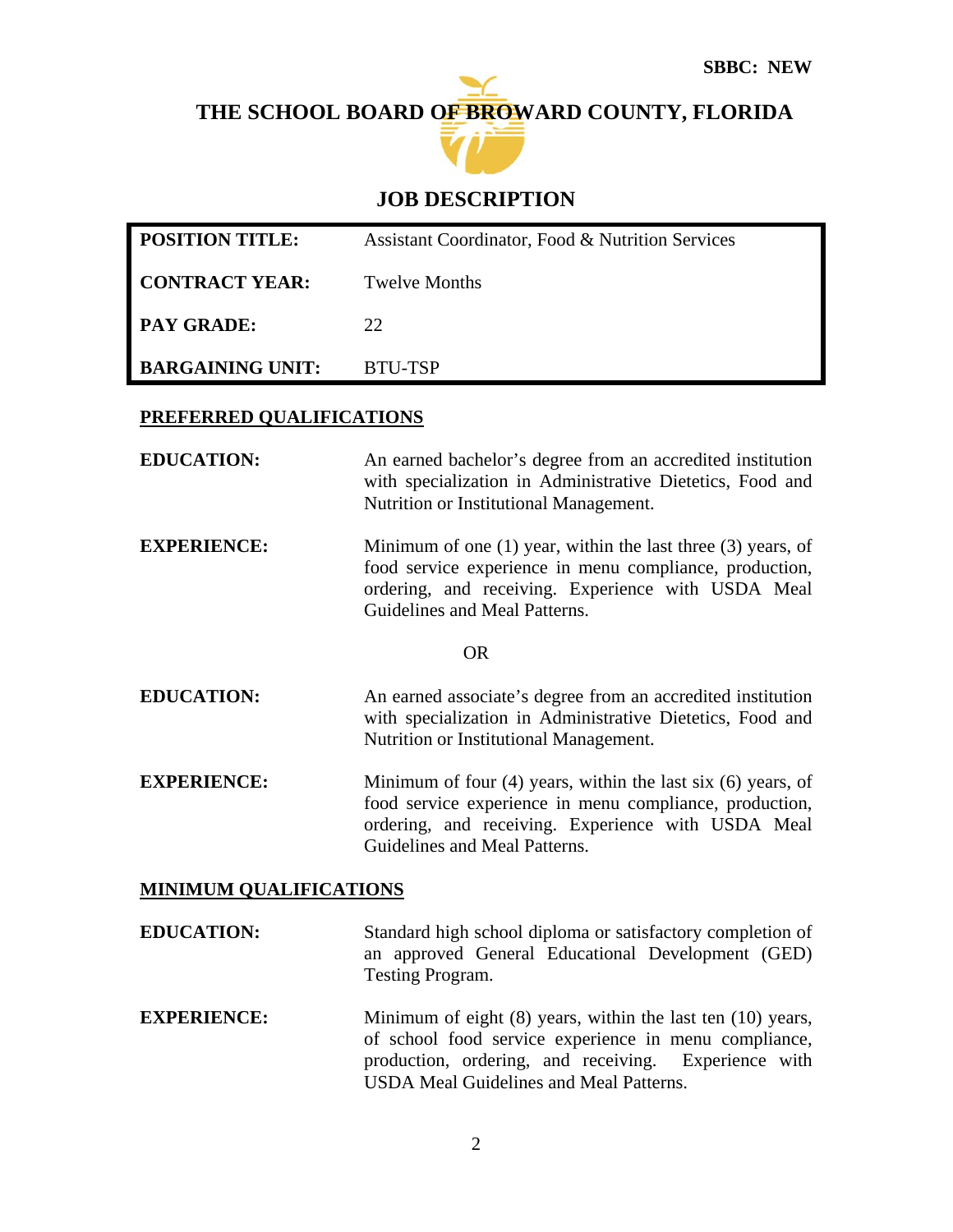### **ADDITIONAL QUALIFICATIONS**

| <b>REQUIRED:</b>      | Possession of a valid Florida Drivers License. Effective<br>written and oral communication skills.                                                                                                                                                                                                                                                                  |  |  |  |
|-----------------------|---------------------------------------------------------------------------------------------------------------------------------------------------------------------------------------------------------------------------------------------------------------------------------------------------------------------------------------------------------------------|--|--|--|
| <b>PREFERRED:</b>     | Bilingual skills                                                                                                                                                                                                                                                                                                                                                    |  |  |  |
| <b>REPORTS TO:</b>    | Coordinator, Food and Nutrition Services                                                                                                                                                                                                                                                                                                                            |  |  |  |
| <b>SUPERVISES:</b>    | Assigned clerical staff                                                                                                                                                                                                                                                                                                                                             |  |  |  |
| <b>POSITION GOAL:</b> | Assist in coordinating procurement, budget, menu and<br>recipe management functions including USDA Commodity<br>Food inventory and usage. Provide administrative support<br>to the Food and Nutrition Services Department.<br>Responsible for maintaining and monitoring quality control<br>and adherence of vendors to bid specifications and<br>minimum criteria. |  |  |  |

#### **ESSENTIAL PERFORMANCE RESPONSIBILITIES:**

#### **The Assistant Coordinator, Food & Nutrition Services shall:**

- 1. work with the Coordinator in the Procurement Management Services on bid specifications and Food Purchase Orders management. Monitor vendors and schools to ensure that bid products are meeting specifications of bid. Manages the menu utilizing USDA Commodity foods and controls purchased foods usage to ensure adherence to fiscal controls.
- 2. assist Food & Nutrition Service Managers and Food Service Coordinator on a daily basis with problems and concerns regarding products, deliveries and weekly food ordering. Adheres to quality assurance guidelines. Conducts on-site visitations to food distribution and storage facilities to ensure quality control.
- 3. assist and coordinate budget and menu management, including food cost control. Ensures effective fiscal control of food purchase and sales. Participates in the menu committee.
- 4. coordinate and supervise promotional and merchandising campaigns conducted in Broward County Public Schools Food and Nutrition Service Program to enhance the food service program and increase revenue.
- 5. supervise food product testing and evaluation in conformance with USDA and District's nutrition requirements and guidelines.
- 6. update and incorporate recipe information into the on-line automated recipe system.
- 7. maintain catalog of food labels.
- 8. maintain nutrient information on the department website
- 9. coordinate and assist the Food and Nutrition Services Coordinator with provision of food services for Red Cross Emergency Shelters.
- 10. perform other duties related to general administrative responsibilities of the position.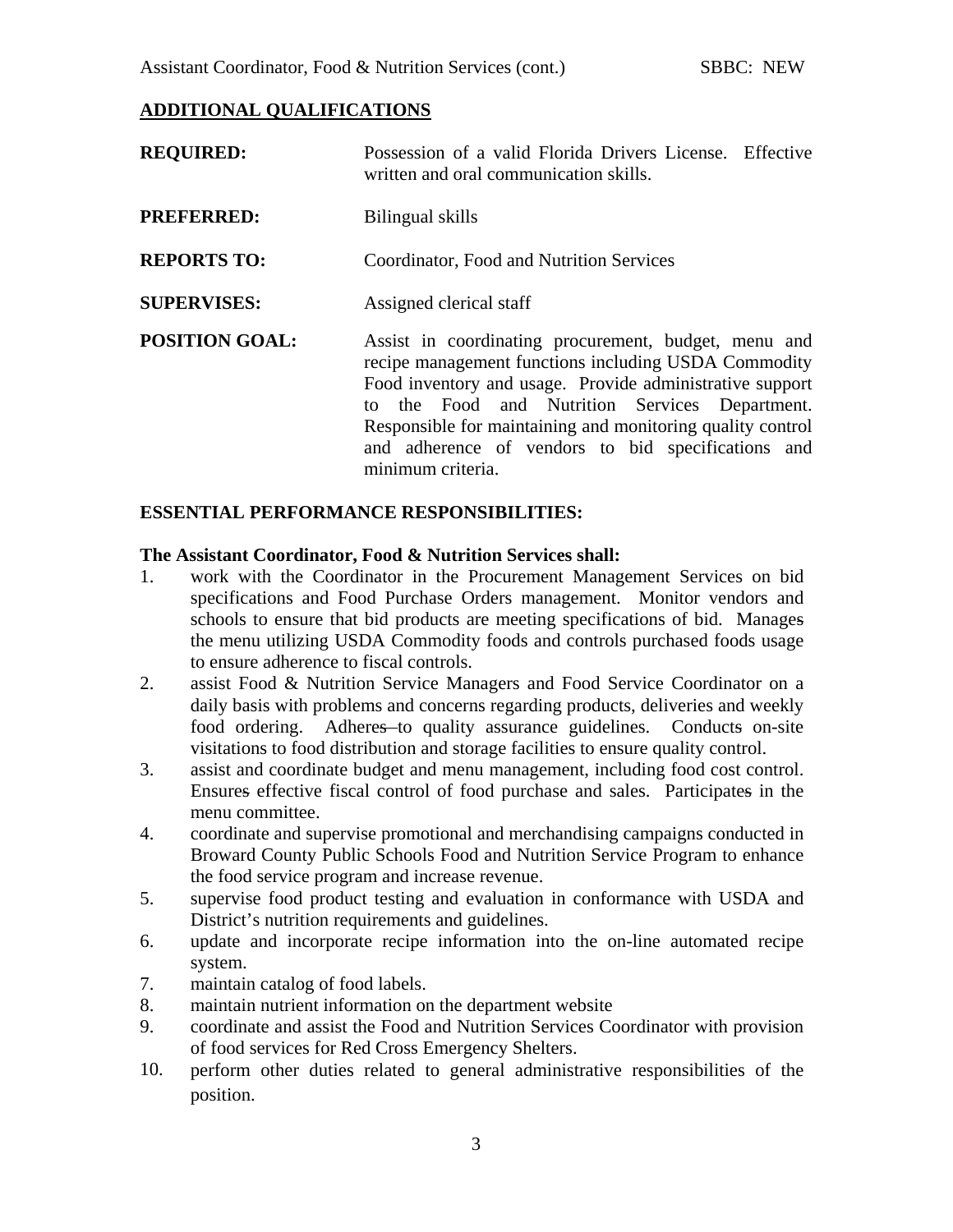- 11. conduct surveys to determine customer needs and satisfaction level.
- 12. perform and promote all activities in compliance with equal employment and nondiscrimination policies of The School Board of Broward County, Florida.
- 13. participate in training programs offered to enhance the individual's skills and proficiency related to the job responsibilities.
- 14. review current developments, literature and technical sources of information related to job responsibilities.
- 15. ensure adherence to good safety procedures.
- 16. follow federal and state laws, as well as School Board policies.
- 17. perform other duties as assigned by the Director, or designee.

#### **SIGNIFICANT CONTACTS – frequency, contact, purpose, and desired end result:**

Effective interaction with the general public, staff, teachers, parents, and administrators. Maintains and monitors quality control and adherence of vendors to bid specifications and minimum criteria.

#### **PHYSICAL REQUIREMENTS:**

Light work: Exerting up to 20 pounds of force occasionally, and/or up to 10 pounds of force as frequently as needed to move objects.

#### **TERMS OF EMPLOYMENT:**

Salary and benefits shall be paid consistent with the District's approved compensation plan. Length of the work year and hours of employment shall be those established by the School Board.

#### **FLSA OVERTIME CATEGORY:**

Job is exempt from the overtime provisions of the Fair Labor Standards Act.

#### **EVALUATION:**

Performance will be evaluated in accordance with Board Policy.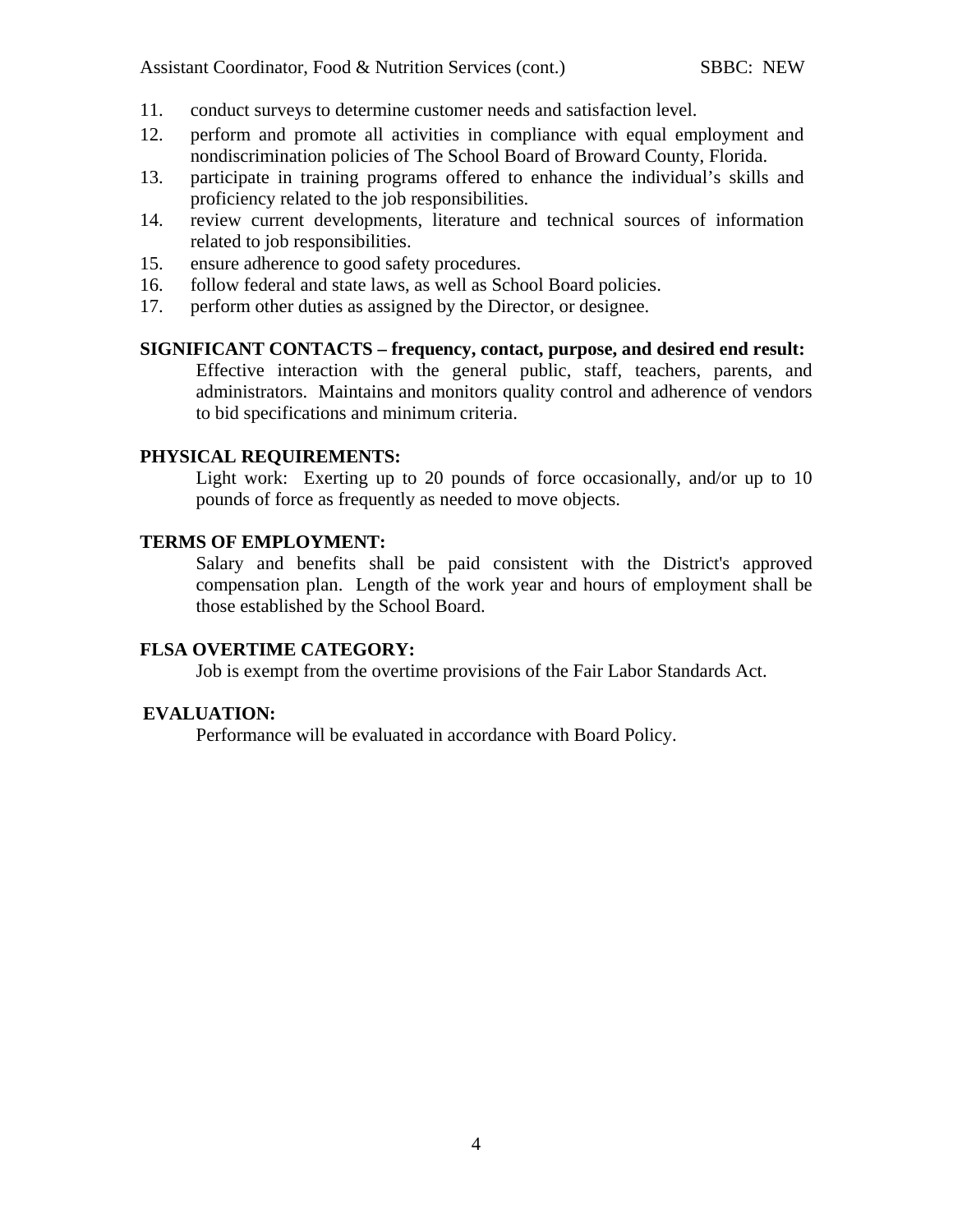## **Position Factor Listing**

Assistant Coordinator, Food & Nutrition Services Point Range: 715-754

## **Position Factors**

## **1. Knowledge**: Combined required **minimum education/experience for competent performance**

|                            | <b>Experience Range - Years</b> |     |      |
|----------------------------|---------------------------------|-----|------|
| Education                  | Up to $3$                       | 4-7 | $8+$ |
| A. High School             |                                 |     |      |
| B. A.A/Vocational training |                                 |     |      |
| C. $B.S/B.A.$              |                                 |     |      |
| D. M.S/ M.A.               |                                 |     |      |
| E. $MS+$ (Sr. Mgmt.)       |                                 |     |      |

## **2. Human Relations Skills**: All interpersonal skills required to produce the desired end result

| <i><b>*Organization Contact Level</b></i> |  |  |  |
|-------------------------------------------|--|--|--|
|                                           |  |  |  |
|                                           |  |  |  |
|                                           |  |  |  |
|                                           |  |  |  |
|                                           |  |  |  |

## **\*Definitions**

- **1 –** Immediate workgroup **2** Outside of immediate workgroup **3 –** Assistant/Associate/Deputy Superintendents **4 –** Superintendent, School Board; critical external parties
- **3. Problem Solving:** Thinking environment to perform job duties
- A. Follow established routine and well-defined patterns
- B. Some analysis; known solutions
- C. Apply established principles; determine method
- D. Follows broad policies; known objectives
- E. Establish policies based on goals/strategies